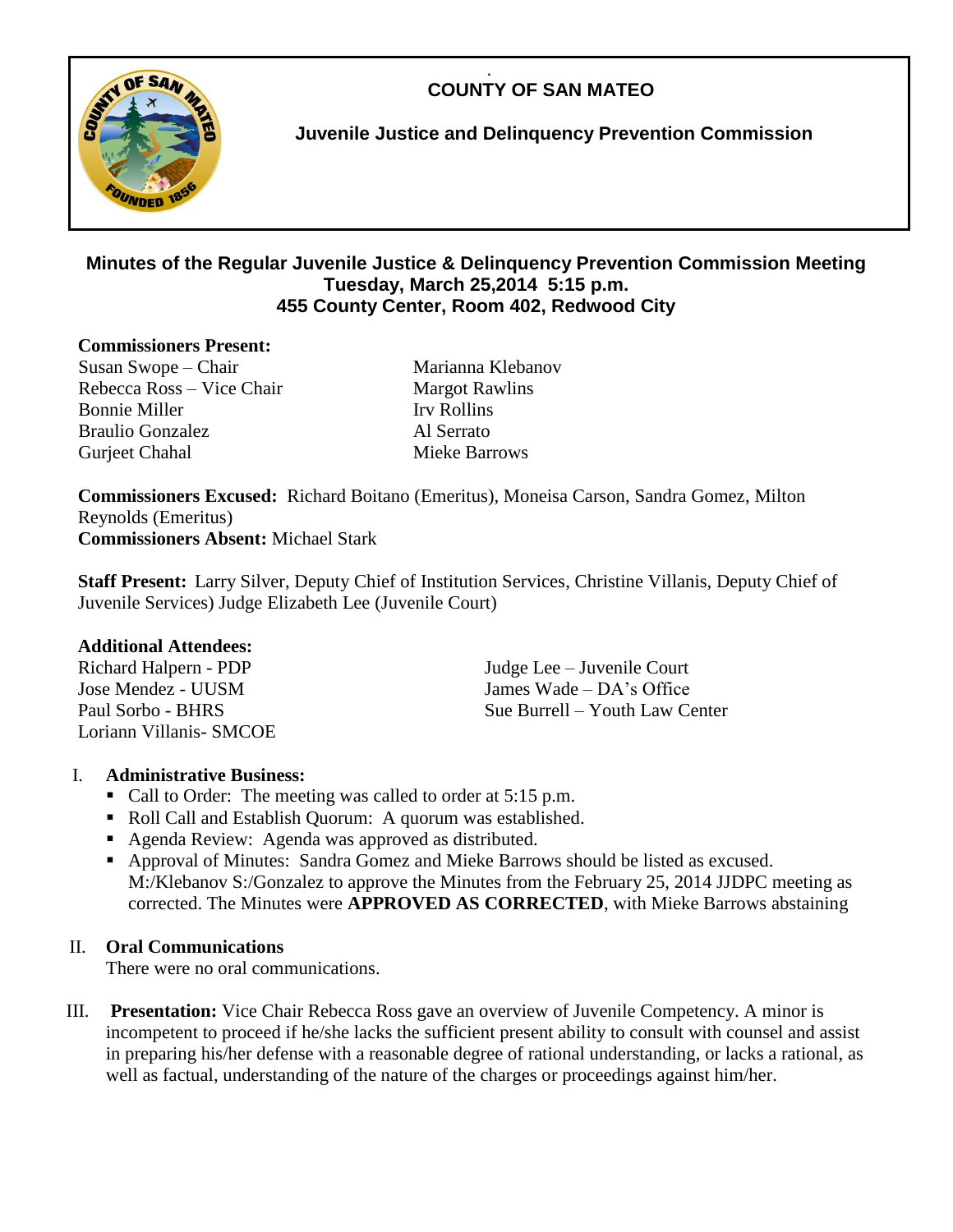She then introduced Sue Burrell, a Staff Attorney with the Youth Law Center since 1987, who works primarily in the area of Juvenile Justice. Ms. Burrell is considered a leader in the field of Juvenile Competency.

Ms. Burrell noted that adult competency, Section 1368 of the Welfare and Institutions Code, is a welldeveloped procedure, but the same is not true of juvenile competency. Adults who are found to be incompetent, can be committed to a state hospital, but in the case of juveniles, there isn't anywhere for them to go. In 2009 or 2010, Section 709 of the Welfare and Institutions Code was amended to address juvenile competence. San Diego was the first California County to develop a juvenile protocol—a one-size-fits-all approach to help minors attain competence. (Copies of all the 5 or 6 county protocols that have been developed are on the Judicial Counsel website.)

Ms. Burrell has developed a protocol as well, which includes the following: 1) Resolve cases of juvenile incompetence informally whenever possible. These are generally kids who have fallen through the cracks with their school, mental health, etc. These youth generally deteriorate in custody. There is no defined way to resolve their competence. 2) Cases go down different paths. Youth may be incompetent because of immaturity, because of mental illness, or because of disability. Different approaches are needed for each of these. One size does not fit all. 3) It should be determined whether a particular child is likely to attain competence in the "near future,' i.e., a matter of months. The state of Virginia found that if a child hasn't attained competence in six months, he or she is unlikely to become competent.

There is very little research on juvenile competence. A huge number of children under age 14 are not competent. Ms. Burrell recommended looking at the materials on the MacArthur Foundation's Competence Adjudicative Network as well as "Developing Statutes for Competence to Stand Trial in Juvenile Delinquency Proceedings," by Thomas Grisso of the University of Massachusetts. She noted that she has serious problems with Santa Clara's protocol because a fair amount of it was lifted verbatim from the adult protocol, which is not directly applicable to juveniles.

Christine Villanis commented that we have had very few competency cases in San Mateo County in the last 5 years. We are not taking the one-size-fits-all approach, despite having no formal protocol in place.

Judge Etezadi said that when we have someone who is dangerous and has been deemed incompetent that often the youth's counsel will recommend that CPS file a petition so that the minor can be placed in a group home. This is one way we have addressed it on occasion. These are not one-agency cases; they are difficult cases and need to be dealt with by multi-disciplinary teams.

## IV. **Probation Remarks**

Chair Swope drew the Commissioners' attention to Deputy Chief Silver's response to the Juvenile Hall inspection report. Commissioner Ross said as one of the people who did the inspection she was really impressed with Deputy Chief Silver's response to each and every issue. She suggested that the full Commission defer discussion of Deputy Chief Silver's memo until next month, after the Inspection Team meets with him. The Commissioners agreed that that made sense.

Commissioner Swope voiced concerns about not having school on the unit due to the slippery floor at the school. Deputy Chief Silver said that whatever floor covering they install in the future would be non-slip, but any change is going to cost a lot of money. Commissioner Swope said she thought that the commissioners would be glad to advocate to the Board for budget items that benefit the youth.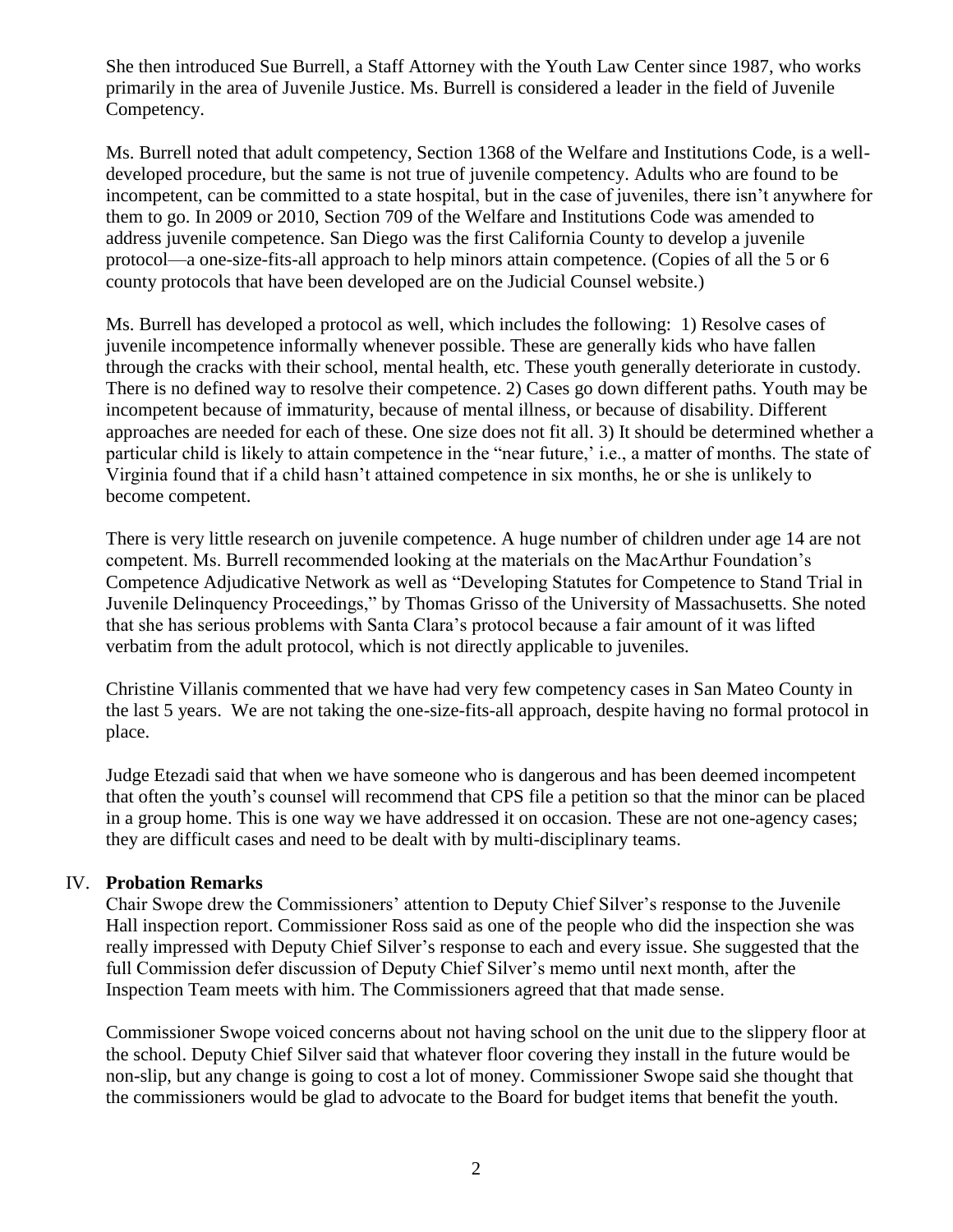In response to the inspection, staff is developing an Excel spread sheet that will serve as an Unusual Incident Log to record anything that happens out of the normal on a daily basis, such as the system shutting down, or issues with cameras, school on the units, etc. They also have Youth Logs that track youth activities on an individual basis.

Commissioner Klebanov asked about the teaching staff issue at Glenwood. Deputy Chief Silver stated that one of the teachers left and a new one was brought in. The concern now is that student numbers are getting too low to support two teachers. They may go to a teacher and a para educator.

Concerning administration of OTC medications, Deputy Chief Silver has found that hall staff can dispense OTCs. The Correctional Health Staff is putting together a protocol. The idea of having an oncall, after-hours nurse is still being discussed; at this point they will continue to be in communication with San Mateo General Emergency Room.

Deputy Chief Villanis has been working on the competency project. She found Sue Burrell's presentation very helpful. Many of the things she said need to be considered, we actually do consider, which not to say that there can't be improvements or that we don't need to put something in writing. Actually a group met at the Judges' request, which included Behavioral Health, the DA, the Private Defender and the Clerk's Office to start talking about competency. When they heard that Sue was going to speak on this issue, they decided to hear what she had to say and see if they can build off that to see where they are going to go from here. They will schedule another meeting soon.

## V. **Court Remarks**

Judge Etezadi introduced Judge Lee to the Commission and thanked her for coming. She reported that Michael Stark and Margot Rollins visited her court to observe. Judge Etezadi encouraged and welcomed the other Commissioners to visit and observe.

Commissioner Rollins asked the Judge whether in the event it comes to the Judge's attention that a parent hasn't, or is unable, to assume their role in decision making for a minor, does the court have the authority to appoint someone to make those decisions. Judge Etezadi said that sometimes we have a CASA worker who can step in, but if the parents object, there has to be a hearing on that.

#### VI. **Standing Committee Reports**

#### **a. Inspection Committee** (Barrows)

Our Common Ground has notified Probation that they will be closing their youth facility. **M/ Barrows S/ Ross,** to indefinitely postpone consideration of the OCG Inspection Report. **PASSED.**  We still need someone to take over as Inspection Chair. Commissioner Carlson and Commissioner Gonzalez would be willing to co-chair, with advisory support from Commissioner Barrows.

## **b. Educational Advocacy Committee (**Rollins)

The committee did not meet this month; they will meet in April and will discuss the Allocation of Funds. The committee will also meet to discuss programs for incarcerated youth. Ann Campbell has been invited to come to next month's meeting to do a presentation on the Big Lift.

#### **c. The YSC Liaison Committee** (Ross)

The committee will meet with Deputy Chief Silver this month.

## **d**. **Legislative Committee** (Klebanov**)**

Pat Bresee, who was co-chairing this committee with Marianna Klebanov, has resigned. Commissioner Swope asked for a volunteer to take Commissioner Breese's place.